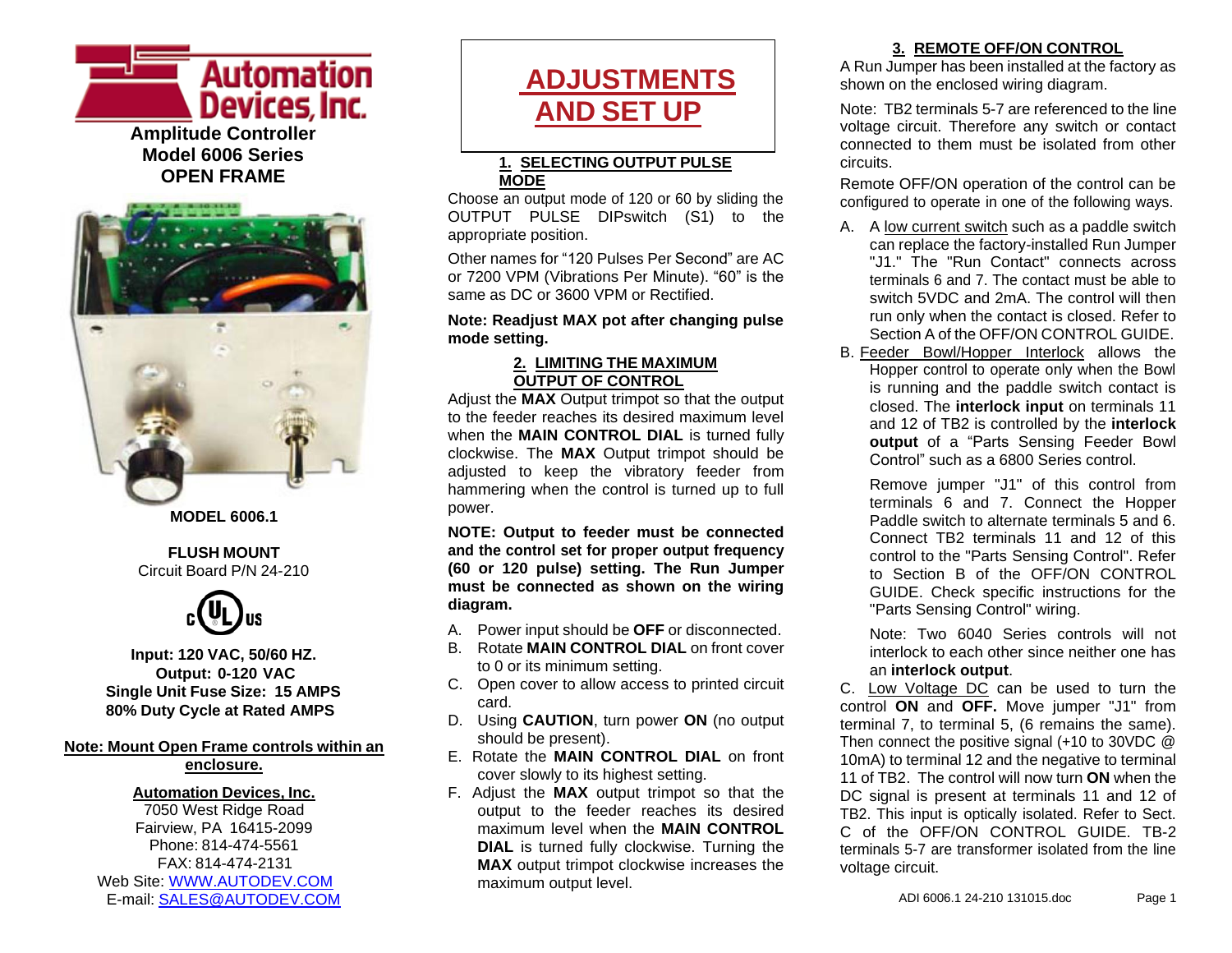#### **4. SETTING THE MINIMUM OUTPUT LEVEL OF CONTROL**

When the vibratory feeder is nearly empty, turn the **MAIN CONTROL DIAL** to "1" and adjust the **MIN** trimpot to just below the slowest speed that provides the proper feed rate. The MIN trimpot also serves as the "low speed" trimpot for 2-speed operation. See "S1 Programming Chart" for feature selection details.

#### **5. MAIN CONTROL DIAL**

The output power is controlled by the **MAIN CONTROL DIAL**. It is a logarithmic-tapered power out curve (non-linear) that spreads the power broadly across the **MAIN CONTROL DIAL** The logarithmic taper power curve helps to give maximum "Fine Control" over the output speed of the vibratory feeder. When very precise adjustment of the **MAIN CONTROL DIAL** is needed, increase the MIN trimpot setting and/or decrease the MAX trimpot setting. For precise scaling at low amplitudes, use the linear POT taper or reduce the Max pot setting. To select a linear pot taper for the Main Control Dial, see the "S1 Programming Chart."

### **6. SETTING THE SOFT-START**

The start-up rate of the control output can be adjusted to ramp up to the desired output level instead of starting abruptly. Soft-start keeps parts from falling off the tooling, reduces spring shock, and hammering when the control turns ON. Turn the **SOFT** Start trimpot clockwise for the gentlest start (about a 6 sec. ramp up to full output). Turn the trimpot fully counter-clockwise for no soft start.

#### **7. LINE VOLTAGE COMPENSATION**

Fluctuations in the line voltage can cause a feeder bowl to vary its feed rate. The line voltage compensation feature adjusts the control's output to help compensate for fluctuations in the supply voltage. If it becomes necessary to disable this feature, set "Disable LVC" from the S1 programming chart

#### **8. REMOTE SPEED CONTROL**

Remote control of the power level can be accomplished by the following methods:

A. 4-20mA signal from a PLC can be used to remotely vary the output of the control instead of the Main Control Dial. The 4-20mA input is automatically in control whenever a 4-20mA signal is applied to the control (terminals TB2-8 & 9). The Main Control

dial setting is ignored whenever there is a 4- 20mA signal. The 4-20mA input is transformer isolated from the power line. In an environment with high electrical noise, use a shielded cable for the 4-20mA signal. The "S1 Programming Chart" shows how change to 0-20mA speed control instead of the default of 4-20mA.

B. A 0-5VDC Analog input signal may be applied in place of the Main Control Dial at H1. The 0- 5VDC input is transformer isolated from the power line.

#### **9. SUPPLEMENTARY FEATURES**

Special supplementary software features can be enabled on the 24-210/24-211 circuit boards The features include: *linear pot taper*, *0-20mA control*, e*mpty bowl timer*, *low pulse rates,* and *two speed pots*. See the S1 Switch Programming Chart. Contact the manufacturer for more information.

### **10. STATUS LEDs**

When any of the inputs are active, the associated LED will turn ON. When the RUN input conditions are met, the RUN LED will turn ON. See section 3 and the wiring diagram's ON/OFF Control Guide for more information on how to satisfy the RUN conditions.

## **WARNING:**

**Fuses should be replaced with a Bussman ABC or Littelfuse 3AB "Fast Acting" type or equivalent of manufacturer's original value.**

**Mounting this control directly to a vibrating device will void the warranty.**

#### **TROUBLESHOOTING**

Basic Procedure – To ascertain whether the problem lies in the controller, take the following steps:

- A. Check for good fuses. Disconnect the input power and tighten the screw terminals.
- B. For the control output to be on: Make sure that the proper input power is present. The **MAIN CONTROL DIAL** must be turned up or if the 4-20mA input is used, it must have over 5mA. Either the DIRECT LED must be lit or both the INTERLOCK and EXT VOLTS LEDs must be lit. Anytime the output is turned on, the RUN LED will be ON. To light the DIRECT LED, a Run Jumper must be connected at

TB2-6 & TB2-7. To light the INTERLOCK LED, a Run Jumper must connect TB2-5 to TB2-6. To illuminate the EXT VOLTS LED, a 10-30 VDC signal has to be present at TB2-11 & 12. See the section titled "**Remote OFF/ON control**" for more information.

- C. Connect an AC voltmeter across the LOAD terminals (with the LOAD connected) and vary the **MAIN CONTROL DIAL** from minimum to maximum. In 120 pulse mode, the output should vary from approximately 30% to 98% of the input voltage depending on the setting of the **MIN** and **MAX** trimpots. In 60 pulse mode the output should vary from 20% to around 85% of the input voltage.
- D. On new installations: If the Feeder only hums but it doesn't feed any parts, try changing the **60/120** DIP switch (S1) to the opposite position.

When neither a humming sound nor any vibration can be detected in the vibratory feeder, the problem may be in the controller.

| <b>S1 Programming Chart</b> |                            |     |                 |
|-----------------------------|----------------------------|-----|-----------------|
| <b>Program Description</b>  | <b>S1 Switch Positions</b> |     |                 |
|                             | SW <sub>3</sub>            | SW4 | SW <sub>5</sub> |
| Standard Program            |                            |     |                 |
| <b>Linear Pot Taper</b>     |                            |     | 0               |
| 0-20mA option               |                            |     | 0               |
| <b>Empty Bowl Timer</b>     |                            |     | ი               |
| Disable LVC                 |                            | 0   |                 |
| 2-Speed Operation           |                            | 0   |                 |
| 30/40 Pulse Operation       |                            |     |                 |
| Low Voltage at "1"          |                            |     |                 |